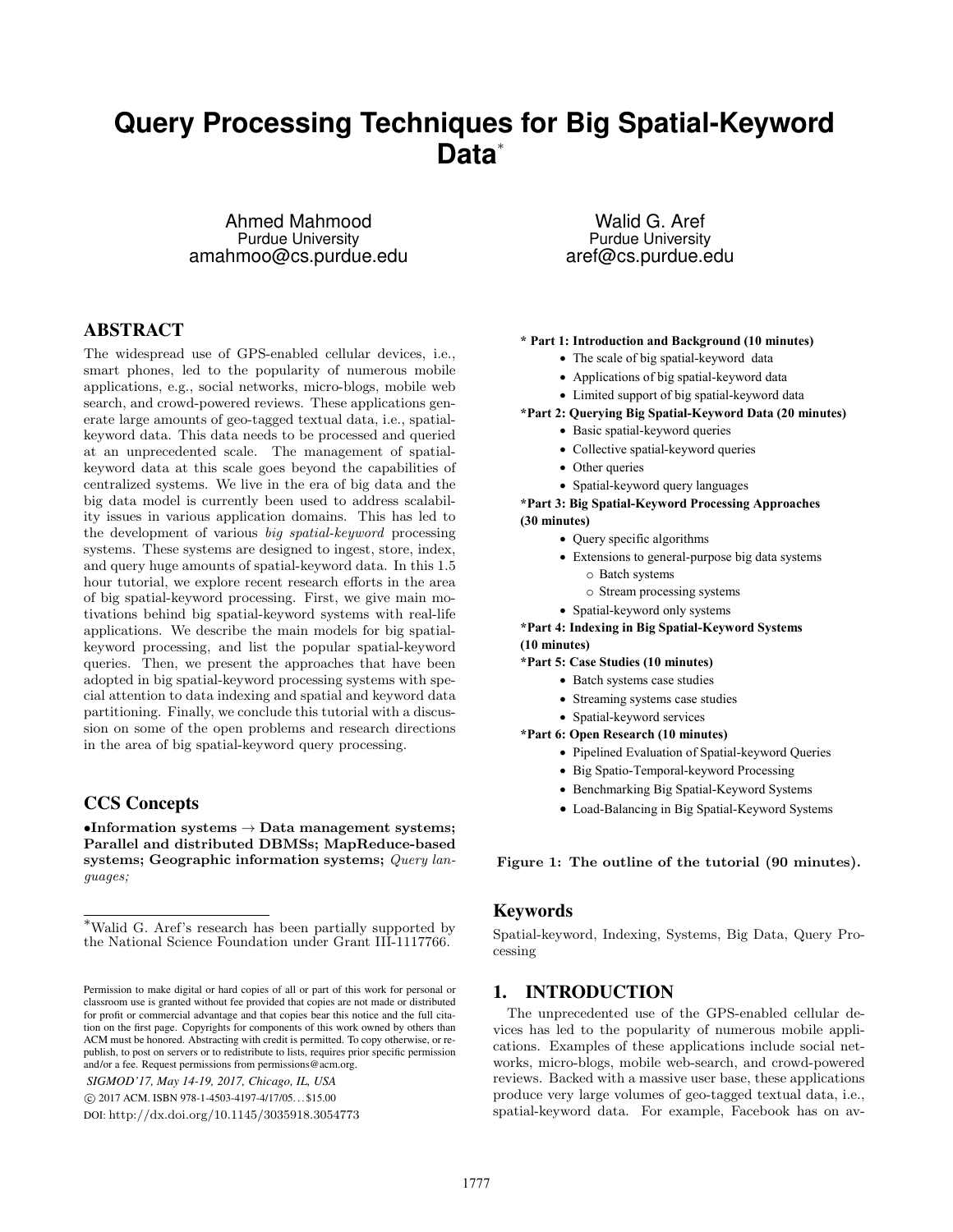erage 654 million active users. These users generate over 200 million daily messages [1, 40]. Also, there are about 800 million tweets that are being posted daily [3]. Several important applications depend on the processing of this spatialkeyword data, e.g., ad-targeting [56], micro-blogs analysis [53, 63], trip planning [12, 32, 50, 51], location-based recommendation [68, 83], and the discovery of new points of interest (POIs) [59].

Recently, several centralized systems and access methods have been introduced to process, index, and query spatialkeyword data, e.g., see [11, 12, 13, 14, 15, 16, 17, 19, 20, 24, 26, 27, 28, 33, 34, 35, 37, 38, 41, 42, 44, 45, 55, 61, 65, 69, 70, 72, 73, 75, 79, 84]. However, these centralized systems and access methods are not scalable to support the processing of big-data-scale amounts of spatial-keyword data. We live in the big data era, and recently several general-purpose big data systems, e.g., Hadoop [21], HBase [71], Spark [77], and Storm [67] have been developed for highly scalable data processing. However, these general-purpose big-data systems are not optimized to process spatial-keyword data. This has resulted in increased research effort to support scalable processing of big spatial-keyword data.

This 90-minute tutorial is focused on recent approaches adopted to support big spatial-keyword processing. We begin this tutorial with motivations for big spatial-keyword query processing. We describe the scale of data and list various applications that depend on the processing of spatialkeyword data. Subsequently, we formalize main spatialkeyword queries. Then, we survey existing approaches to process big spatial-keyword data in terms of the processing model, the queries supported, and the underlying bigdata architecture. Finally, we highlight some of the open problems and research directions in the area of big spatialkeyword processing.

## 2. THE OUTLINE OF THE TUTORIAL

This 90-minute tutorial is composed of six parts as illustrated in Figure 1. In the rest of this section, we detail the six parts of the tutorial.

## 2.1 Introduction and Background

In Part 1 of the tutorial, we spend 10 minutes introducing the problem domain of big spatial-keyword processing. We describe the massive scale of spatial-keyword data. We give example applications that require efficient processing of big spatial-keyword data. One important issue is that different applications demand different processing models. For example, ad-targeting requires real-time processing while the discovery of POIs can be performed in an offline, i.e., batch processing model. We show that existing general-purpose batch [21, 77] and stream [67, 78] processing systems are not optimized to support big spatial-keyword processing.

## 2.2 Querying Big Spatial-Keyword Data

Part 2 of the tutorial takes 20 minutes to formalize notations of spatial-keyword data and queries. Research in spatial-keyword processing has initially started in centralized environments, where numerous important spatialkeyword queries have been introduced and defined. Spatialkeyword queries can be classified [10, 15, 18, 57] into the following categories: filter, top-k, collective, and other queries.

• The spatial-keyword filter queries [15, 20, 31, 48, 56] identify data objects based on some spatial-keyword cri-

teria, e.g., inside a specific spatial range and contain a specific set of keywords.

• The spatial-keyword  $top-k$  queries  $[20, 35, 38, 47, 62, 74]$ retrieve the most-relevant k objects. Ranking of objects is performed based on a function of the spatial distance and textual similarity between data objects and queries.

• The spatial-keyword collective queries [12, 28, 65, 80] identify groups of data object that collectively satisfy specific spatial and textual criteria, e.g., ones that collectively contain a set of keywords. A single data object by itself may not satisfy the group criteria.

• Other category includes other types of queries, e.g., spatial-keyword similarity distance and kNN join [9, 56], skyline [42], why-not [16], approximate [46], and reversekNN [47] queries.

A subset of these queries has been answered in the big spatial-keyword domain, e.g, spatial-keyword filter [5, 43, 50, 51, 52], top-k [36, 49, 68], collective [30, 32] and join [76, 82]. Moreover, in Part 2 of the tutorial, we also present the specifications of spatial-keyword query languages used to express queries over spatial-keyword data, e.g., see [2, 54, 57].

#### 2.3 Big Spatial-Keyword Processing Approaches

Part 3 of this tutorial covers existing approaches to support big spatial-keyword processing that can be classified into the following categories:

• Query specific algorithms [30, 43, 76, 82] are developed to address certain query types. These algorithms run on general-purpose big-data systems without any changes to the underlying structure of the system or the layout of the data being processed. These algorithms typically group data objects for processing according to their spatial and/or textual properties.

• Extensions to general-purpose big-data systems are introduced to make big-data systems aware of the specific nature of spatial-keyword data. Typically, these extensions include indexing and partitioning techniques. These extensions are tailored to the architecture of the underlying big-data system. Extensions to main architectures of big-data systems can be classified as follows:  $(1)$  Extensions to disk-based batch systems [36, 52, 59],  $(2)$ Extensions to Resilient Distributed Datasets (RDD) systems, e.g., Spark [32], and (3) Extensions to real-time streaming systems, e.g., Storm [56, 68].

• Spatial-keyword-only systems [53, 63, 66] are designed from scratch and are fully optimized for the sole purpose of big spatial-keyword processing. These systems typically do not support other types of data or queries.

Most of these systems assume that the geo-location model, i.e., the locations of the data objects and the queries are defined using the longitude and latitude coordinates. However, other systems answer spatial-keyword queries assuming a graph model, i.e., a road network, e.g., see [30, 50, 51].

## 2.4 Indexing in Big Spatial-Keyword Systems

In Part 4 of the tutorial, we spend 10 minutes describing the main indexing and partitioning techniques that are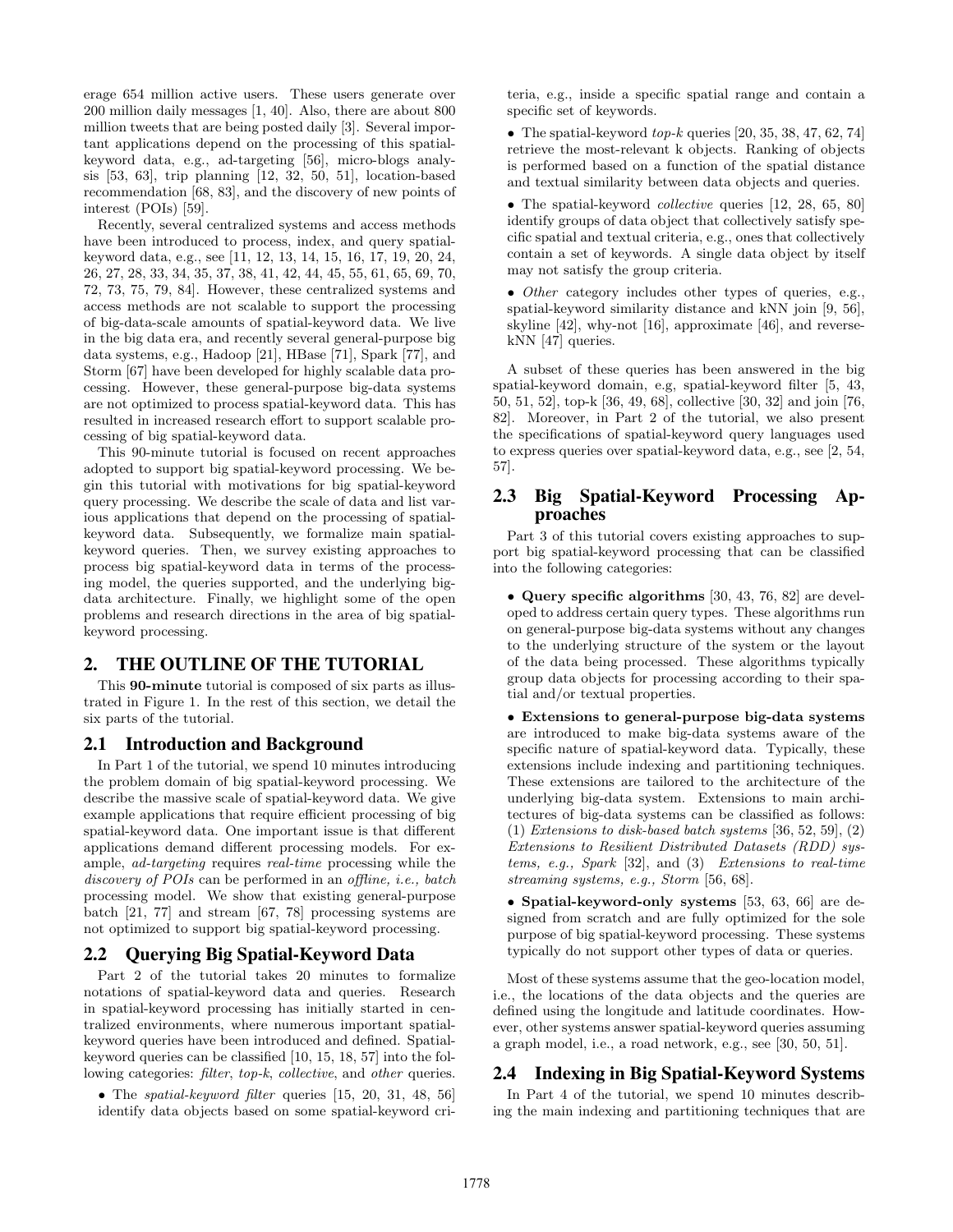adopted in big spatial-keyword systems. In batch processing systems [5, 36, 52], spatial-keyword data objects are indexed using a combination of a spatial-index, e.g., R-tree [29], Grid, K-D tree [8, 60] or Quad-tree [25], and a textual index, e.g., inverted lists [85], or ordered-keyword-tries [22]. These indexes are often realized on top of HDFS [64].

In a distributed streaming environment [56, 68], incoming spatial-keyword data objects are routed to specific worker processes. This routing can be based on the spatial or textual properties of the incoming data. In this part of the tutorial, we survey main indexing, and partitioning techniques of spatial-keyword data under both the batch and streaming system architectures.

# 2.5 Case Studies

In Part 5 of the tutorial, we spend 10 minutes presenting example big spatial-keyword processing systems. We give examples of both batch [50, 51, 52] and streaming [56, 68] big spatial-keyword systems. Our discussion of these systems focuses on the queries answered, the underlying architecture, the indexing and data partitioning techniques adopted in the aforementioned systems. We give examples of services that rely on general-purpose big-data systems for spatial-keyword processing. For example, Nimbus [40], a service for tuning predicates of spatial-keyword queries over tweets, uses Spark Streaming [78] to ingest and process incoming tweets. Also, sksOpen [49, 81], a service for querying and visualizing spatial-keyword data, uses MapReduce to reduce the time needed for spatial-keyword indexing. Yang et al., [76] propose to offload the processing of spatialkeyword join queries within wireless sensor networks (WSN) to a MapReduce cluster. ModisSENSE [59] uses MapReduce to run clustering algorithms on big spatial-keyword data to identify top-k POIs based on user feedback from tweets and social networks.

# 2.6 Future Research Directions

Big spatial-keyword processing is becoming a hot topic. In Part 6 of the tutorial, we spend 10 minutes highlighting some research directions in big spatial-keyword processing:

#### Pipelined Evaluation of Spatial-keyword Queries

Current spatial-keyword system proposals typically support small subsets of spatial-keyword queries (usually one or two). A typical system uses tailored query-specific algorithms and indexes. While many spatial-keyword queries, e.g., skyline, why-not, and preference queries have been addressed for a centralized environment, these queries have not been investigated for big-data processing platforms. Traditional RDBMSs have several building block-operators that are composable to form complex queries. Then, these queries are optimized and are evaluated in a pipelined manner. Pipelined evaluation for complex spatial-keyword queries in big-data systems remains an open research direction for both batch and streaming environments.

#### Big Spatio-Temporal-keyword Processing

Big spatial-only systems use some sort of distributed spatial indexing. Typically, spatial-keyword data involves a temporal dimension, e.g., the timestamp of a tweet or a web search. It is important to have a big spatio-temporal and keyword system that is able to process, index, and query spatial-temporal-keyword data in a scalable manner.

Also, existing big spatial-keyword streaming systems do not support processing over a time-sliding window, e.g., continuous aggregation of data. This type of data management requires novel distributed spatial-temporal-keyword indexing, query processing algorithms, query languages, and visualization schemes that account for the peculiarities of the temporal dimension.

#### Benchmarking Big Spatial-Keyword Systems

Currently, many researchers use synthetic and domainspecific datasets, e.g., micro-blogs datasets, in the evaluations of their proposed big spatial-keyword systems and algorithms. Several benchmarks and data generators exist for spatial-only [58] and relational evaluation [4]. Existing spatial-keyword benchmarks are either small in size with limited queries [15] or focus on a specific use cases, e.g., social network analysis as proposed by Doudali et al. [23]. This calls for the development of a large-scale spatial-keyword benchmark that includes large datasets and various realistic queries for both batch and streaming environments. This benchmark is essential for the effective evaluation of emerging systems.

#### Load-Balancing in Big Spatial-Keyword Systems

Big-data systems distribute the processing across multiple processes. It is typical that the distribution of workload in spatial-keyword data be skewed and does not follow a uniform distribution. This calls for load-balancing techniques that ensure fair workload distribution of the worker processes. Existing load-balancing approaches in spatial-only big-data systems [6] are not directly applicable to big spatialkeyword systems. The only proposal for adaptivity in big a spatial-keyword system [56] assumes only a streaming environment under specific types of queries. This calls for a general load-balancing technique that is applicable in batch and streaming systems and is effective under various query workloads.

# 3. TARGETED AUDIENCE AND PREREQ-UISITES

This tutorial targets researchers and developers that are interested in conducting research in big spatial-keyword systems. This tutorial does not require prior knowledge about spatial-keyword data or big-data systems and only requires basic knowledge of the components of database systems, e.g., SQL and indexing.

# 4. RELEVANCE TO SIGMOD

Spatial-keyword processing and big-data processing are two important topics that are currently investigated by the database research community. Many research related to spatial-keyword processing [5, 12, 28, 37, 47, 59] and big data systems [7, 39, 67] are published in SIGMOD. Since this tutorial discusses big spatial-keyword processing, the tutorial is relevant to the database and data management community and to the SIGMOD conference.

# 5. PRESENTERS BIOGRAPHY

Ahmed Mahmood is a Ph.D. candidate at the Department of Computer Science, Purdue University. His research interests are spatial-keyword and distributed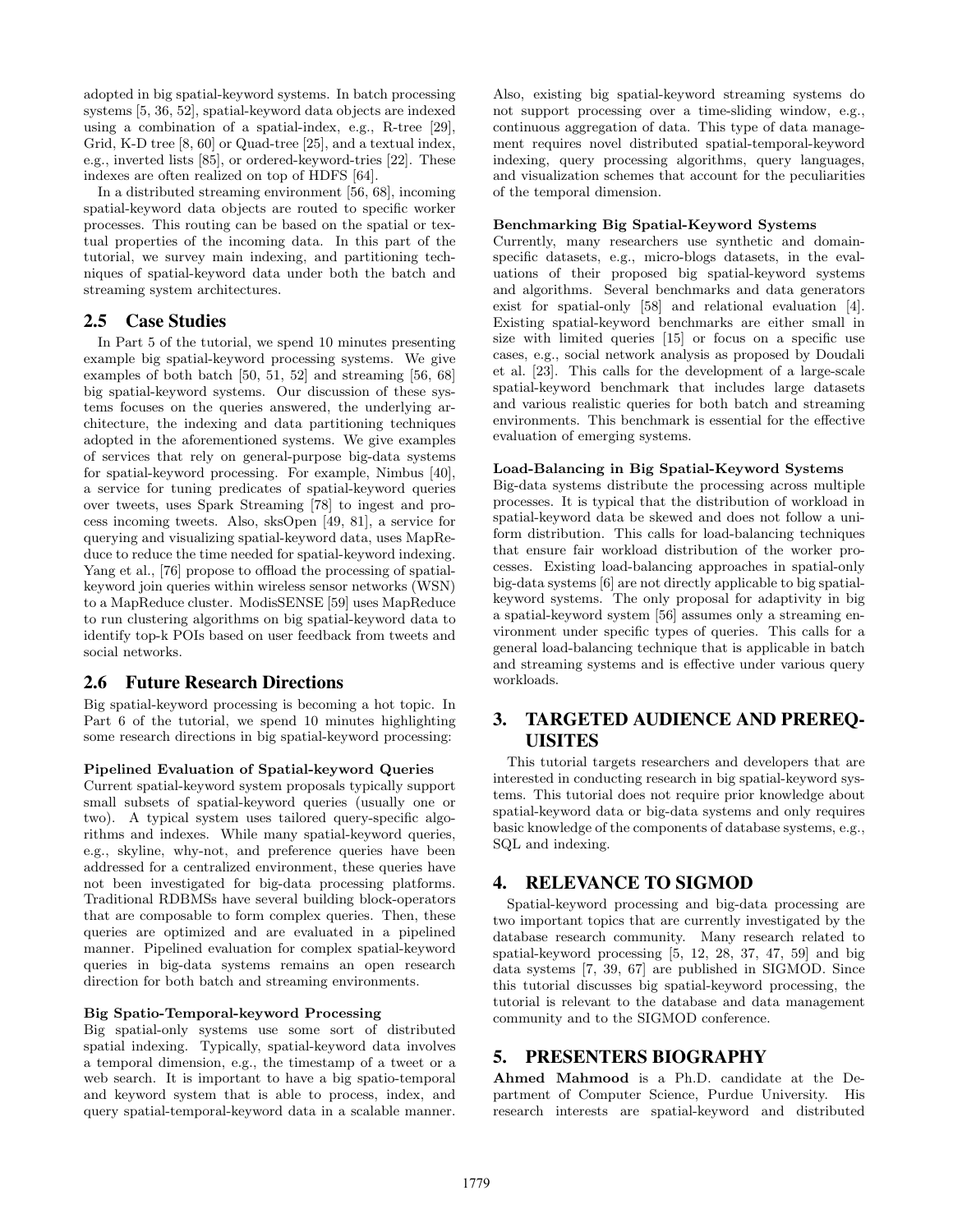stream processing. He has been awarded the Purdue CS Teaching Fellowship, the Teaching Academy Graduate Teaching Award, and the Raymond Boyce Graduate Teacher Award. Ahmed is the main designer and developer of Tornado; the first distributed spatial-keyword stream processing system. For more information, please visit: http://www.cs.purdue.edu/homes/amahmoo

Walid G. Aref is a professor of computer science at Purdue. His research interests are in the areas of spatial and spatio-temporal data systems, data streaming, indexing, and query processing techniques. His research has been supported by the NSF, the National Institute of Health, Purdue Research Foundation, Qatar National Research Foundation, CERIAS, Panasonic, and Microsoft Corp. In 2001, he received the CAREER Award from the National Science Foundation and in 2004, he received a Purdue University Faculty Scholar award. He has received several bestpaper awards including the 2016 VLDB 10-Year Best-Paper award. Walid is an associate editor of the ACM Transactions of Database Systems (ACM TODS) and the ACM Transactions of Spatial Algorithms and Systems (TSAS), and has been an editor of the VLDB Journal. He is an executive committee member, co-founder, and the past chair of the ACM SIGSPATIAL. For more information, please visit: https://www.cs.purdue.edu/people/aref.

#### References

- [1] Facebook states. http://newsroom.fb.com/ company-info/.
- [2] GNIP. http://support.gnip.com/apis/powertrack/ overview.html.
- [3] Internet live stats. https://internetlivestats.com/.
- [4] The TPC-H benchmark. http://www.tpc.org/tpch/.
- [5] L. Alarabi, A. Eldawy, R. Alghamdi, and M. F. Mokbel. Tareeg: a mapreduce-based web service for extracting spatial data from openstreetmap. In SIGMOD, pages 897–900. ACM, 2014.
- [6] A. M. Aly, A. R. Mahmood, M. S. Hassan, W. G. Aref, M. Ouzzani, H. Elmeleegy, and T. Qadah. Aqwa: adaptive query workload aware partitioning of big spatial data. PVLDB, 8(13):2062–2073, 2015.
- [7] M. Armbrust, R. S. Xin, C. Lian, Y. Huai, D. Liu, J. K. Bradley, X. Meng, T. Kaftan, M. J. Franklin, A. Ghodsi, et al. Spark sql: Relational data processing in spark. In SIGMOD, pages 1383–1394. ACM, 2015.
- [8] M. J. Berger and S. H. Bokhari. A partitioning strategy for nonuniform problems on multiprocessors. IEEE Transactions on Computers, 100(5):570–580, 1987.
- [9] P. Bouros, S. Ge, and N. Mamoulis. Spatio-textual similarity joins. VLDB, 6(1):1–12, 2012.
- [10] X. Cao, L. Chen, G. Cong, C. S. Jensen, Q. Qu, A. Skovsgaard, D. Wu, and M. L. Yiu. Spatial keyword querying. In Conceptual Modeling, pages 16–29. 2012.
- [11] X. Cao, G. Cong, T. Guo, C. S. Jensen, and B. C. Ooi. Efficient processing of spatial group keyword queries. TODS, 40(2):13, 2015.
- [12] X. Cao, G. Cong, C. S. Jensen, and B. C. Ooi. Collective spatial keyword querying. In SIGMOD, pages 373–384, 2011.
- [13] A. Cary, O. Wolfson, and N. Rishe. Efficient and scalable method for processing top-k spatial boolean queries. In Scientific and Statistical Database Management, pages 87–95, 2010.
- [14] L. Chen, G. Cong, X. Cao, and K.-L. Tan. Temporal spatial-keyword top-k publish/subscribe. In ICDE, pages 255–266, 2015.
- [15] L. Chen, G. Cong, C. S. Jensen, and D. Wu. Spatial keyword query processing: An experimental evaluation. In PVLDB, volume 6, pages 217–228, 2013.
- [16] L. Chen, X. Lin, H. Hu, C. S. Jensen, and J. Xu. Answering why-not questions on spatial keyword top-k queries. In ICDE, pages 279–290, 2015.
- [17] M. Christoforaki, J. He, C. Dimopoulos, A. Markowetz, and T. Suel. Text vs. space: efficient geo-search query processing. In CIKM, pages 423–432, 2011.
- [18] G. Cong and C. S. Jensen. Querying geo-textual data: Spatial keyword queries and beyond. In SIGMOD, pages 2207–2212. ACM, 2016.
- [19] G. Cong, C. S. Jensen, and D. Wu. Efficient retrieval of the top-k most relevant spatial web objects. VLDB, 2(1):337–348, 2009.
- [20] I. De Felipe, V. Hristidis, and N. Rishe. Keyword search on spatial databases. In ICDE, pages 656–665, 2008.
- [21] J. Dean and S. Ghemawat. Mapreduce: simplified data processing on large clusters. Communications of the ACM, 51(1):107–113, 2008.
- [22] E. K. Donald. The art of computer programming. Sorting and searching, 3:426–458, 1999.
- [23] T.-D. DOUDALI. Performance evaluation of social networking services using a spatio-temporal and textual big data generator.
- [24] J. Fan, G. Li, L. Zhou, S. Chen, and J. Hu. Seal: Spatiotextual similarity search. PVLDB, 5(9):824–835, 2012.
- [25] R. A. Finkel and J. L. Bentley. Quad trees a data structure for retrieval on composite keys. Acta informatica, 4(1):1–9, 1974.
- [26] Y. Gao, Y. Wang, and S. Yi. Preference-aware topk spatio-textual queries. In WAIM, pages 186–197. Springer, 2016.
- [27] R. Göbel, A. Henrich, R. Niemann, and D. Blank. A hybrid index structure for geo-textual searches. In CIKM, pages 1625–1628. ACM, 2009.
- [28] T. Guo, X. Cao, and G. Cong. Efficient algorithms for answering the m-closest keywords query. In SIGMOD, pages 405–418, 2015.
- [29] A. Guttman. R-trees: a dynamic index structure for spatial searching, volume 14. ACM, 1984.
- [30] Y. Hao, H. Cao, Y. Qi, C. Hu, S. Brahma, and J. Han. Efficient keyword search on graphs using mapreduce. In Big Data, pages 2871–2873. IEEE, 2015.
- [31] R. Hariharan, B. Hore, C. Li, and S. Mehrotra. Processing spatial-keyword (sk) queries in geographic information retrieval (gir) systems. In SSBDM, pages 16–16, 2007.
- [32] P. He, H. Xu, X. Zhao, and Z. Shen. Scalable collective spatial keyword query. In ICDEW, pages 182–189. IEEE, 2015.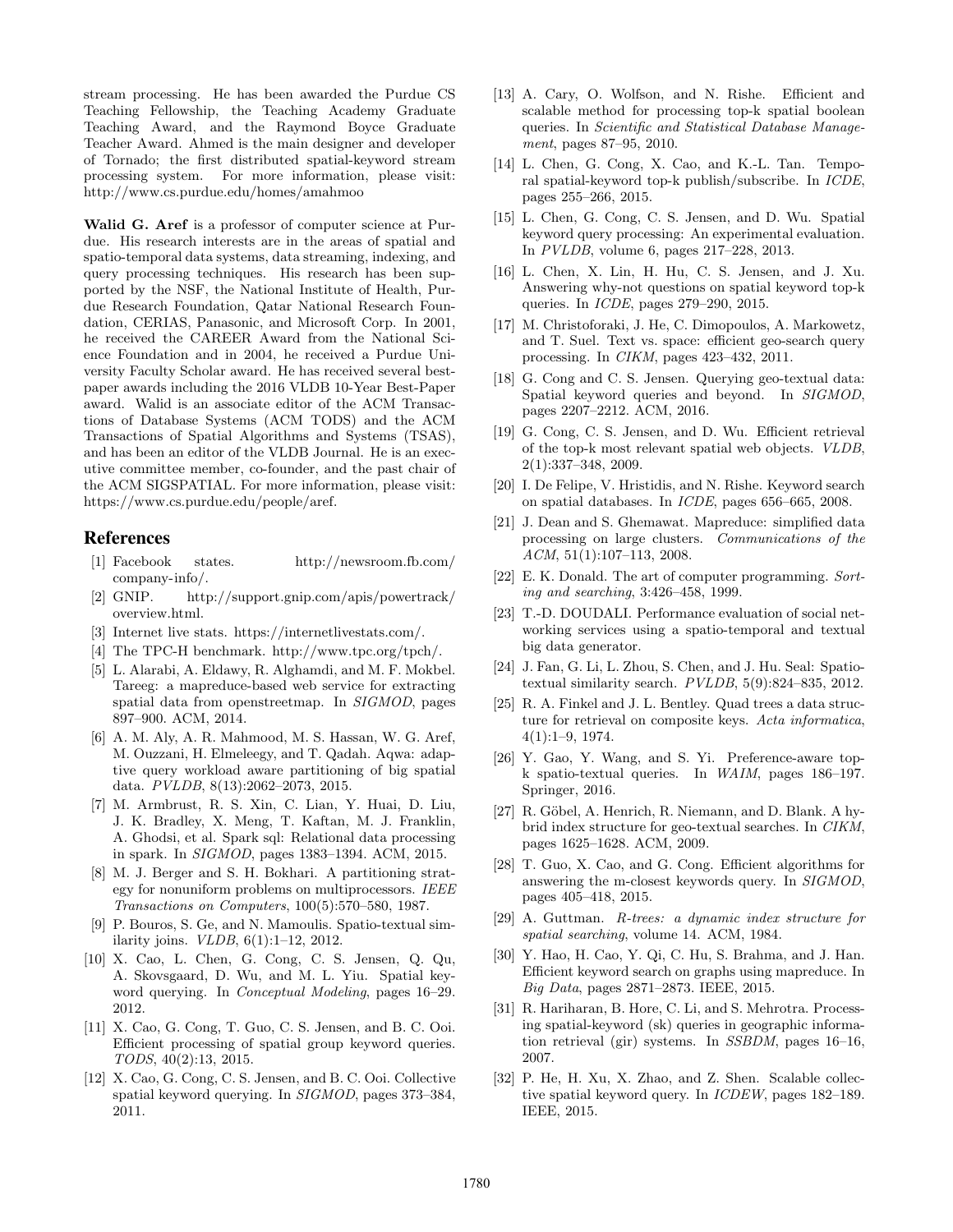- [33] T.-A. Hoang-Vu, H. T. Vo, and J. Freire. A unified index for spatio-temporal keyword queries. In CIKM, pages 135–144. ACM, 2016.
- [34] H. Hu, G. Li, Z. Bao, J. Feng, Y. Wu, Z. Gong, and Y. Xu. Top-k spatio-textual similarity join. TKDE, 28(2):551–565, 2016.
- [35] W. Huang, G. Li, K.-L. Tan, and J. Feng. Efficient saferegion construction for moving top-k spatial keyword queries. In CIKM, pages 932–941, 2012.
- [36] J. Jiang, H. Lu, B. Yang, and B. Cui. Finding top-k local users in geo-tagged social media data. In ICDE, pages 267–278. IEEE, 2015.
- [37] M. Jiang, A. W.-C. Fu, and R. C.-W. Wong. Exact top-k nearest keyword search in large networks. In SIG-MOD, pages 393–404. ACM, 2015.
- [38] A. Khodaei, C. Shahabi, and C. Li. Hybrid indexing and seamless ranking of spatial and textual features of web documents. In DEXA, pages 450–466, 2010.
- [39] S. Kulkarni, N. Bhagat, M. Fu, V. Kedigehalli, C. Kellogg, S. Mittal, J. M. Patel, K. Ramasamy, and S. Taneja. Twitter heron: Stream processing at scale. In SIGMOD, pages 239–250. ACM, 2015.
- [40] C.-A. Lai, J. Donahue, A. Musaev, and C. Pu. Nimbus: tuning filters service on tweet streams. In 2015 IEEE International Congress on Big Data, pages 623– 630. IEEE, 2015.
- [41] G. Li, J. Feng, and J. Xu. Desks: Direction-aware spatial keyword search. In ICDE, pages 474–485, 2012.
- [42] J. Li, H. Wang, J. Li, and H. Gao. Skyline for geotextual data.  $Geofoformatica$ ,  $20(3):453-469$ ,  $2016$ .
- [43] W. Li, W. Wang, and T. Jin. Evaluating spatial keyword queries under the mapreduce framework. In DAS-FAA, pages 251–261. Springer, 2012.
- [44] Z. Li, K. C. Lee, B. Zheng, W.-C. Lee, D. Lee, and X. Wang. Ir-tree: An efficient index for geographic document search. TKDE, 23(4):585–599, 2011.
- [45] S. Liu, G. Li, and J. Feng. Star-join: spatio-textual similarity join. In *CIKM*, pages 2194–2198. ACM, 2012.
- [46] Z. Liu. Spatial approximate keyword query processing in cloud computing system. International Journal of Database Theory and Application, 8(2):81–94, 2015.
- [47] J. Lu, Y. Lu, and G. Cong. Reverse spatial and textual k nearest neighbor search. In SIGMOD, pages 349–360, 2011.
- [48] Y. Lu, J. Lu, G. Cong, W. Wu, and C. Shahabi. Efficient algorithms and cost models for reverse spatialkeyword k-nearest neighbor search. TODS, 39(2):13, 2014.
- [49] Y. Lu, M. Zhang, S. Witherspoon, Y. Yesha, Y. Yesha, and N. Rishe. sksopen: efficient indexing, querying, and visualization of geo-spatial big data. In ICMLA, volume 2, pages 495–500. IEEE, 2013.
- [50] S. Luo, Y. Luo, S. Zhou, G. Cong, and J. Guan. Disks: a system for distributed spatial group keyword search on road networks. VLDB, 5(12):1966–1969, 2012.
- [51] S. Luo, Y. Luo, S. Zhou, G. Cong, J. Guan, and Z. Yong. Distributed spatial keyword querying on road networks. In EDBT, pages 235–246. Citeseer, 2014.
- [52] Y. Ma, Y. Zhang, and X. Meng. St-hbase: a scalable data management system for massive geo-tagged objects. In WAIM, pages 155–166. Springer, 2013.
- [53] A. Magdy, L. Alarabi, S. Al-Harthi, M. Musleh, T. M. Ghanem, S. Ghani, and M. F. Mokbel. Taghreed: a system for querying, analyzing, and visualizing geotagged microblogs. In SIGSPATIAL, pages 163–172, 2014.
- [54] A. Magdy and M. F. Mokbel. Towards a microblogs data management system. In MDM, volume 1, pages 271–278, 2015.
- [55] A. Magdy, M. F. Mokbel, S. Elnikety, S. Nath, and Y. He. Venus: Scalable real-time spatial queries on microblogs with adaptive load shedding. TKDE, 28(2):356–370, 2016.
- [56] A. R. Mahmood, A. M. Aly, T. Qadah, E. K. Rezig, A. Daghistani, A. Madkour, A. S. Abdelhamid, M. S. Hassan, W. G. Aref, and S. Basalamah. Tornado: A distributed spatio-textual stream processing system. PVLDB, 8(12):2020–2023, 2015.
- [57] A. R. Mahmood, W. G. Aref, A. M. Aly, and M. Tang. Atlas: On the expression of spatial-keyword group queries using extended relational constructs. In SIGSPATIAL, pages 45:1–45:10, 2016.
- [58] M. F. Mokbel, L. Alarabi, J. Bao, A. Eldawy, A. Magdy, M. Sarwat, E. Waytas, and S. Yackel. MNTG: an extensible web-based traffic generator. 2013.
- [59] I. Mytilinis, I. Giannakopoulos, I. Konstantinou, K. Doka, D. Tsitsigkos, M. Terrovitis, L. Giampouras, and N. Koziris. Modissense: A distributed spatiotemporal and textual processing platform for social networking services. In SIGMOD, pages 895–900. ACM, 2015.
- [60] B. C. Ooi, K. J. McDonell, and R. Sacks-Davis. Spatial kd-tree: An indexing mechanism for spatial databases. In IEEE COMPSAC, volume 87, page 85, 1987.
- [61] J. B. Rocha-Junior, O. Gkorgkas, S. Jonassen, and K. Nørvåg. Efficient processing of top-k spatial keyword queries. In International Symposium on Spatial and Temporal Databases, pages 205–222. Springer, 2011.
- [62] J. B. Rocha-Junior and K. Nørvåg. Top-k spatial keyword queries on road networks. In EDBT, pages 168– 179, 2012.
- [63] J. Sankaranarayanan, H. Samet, B. E. Teitler, M. D. Lieberman, and J. Sperling. Twitterstand: news in tweets. In SIGSPATIAL, pages 42–51. ACM, 2009.
- [64] K. Shvachko, H. Kuang, S. Radia, and R. Chansler. The hadoop distributed file system. In *MSST*, pages 1–10. IEEE, 2010.
- [65] A. Skovsgaard and C. S. Jensen. Finding top-k relevant groups of spatial web objects. The VLDB Journal, 24(4):537–555, 2015.
- [66] B. E. Teitler, M. D. Lieberman, D. Panozzo, J. Sankaranarayanan, H. Samet, and J. Sperling. Newsstand: a new view on news. In SIGSPATIAL, page 18. ACM, 2008.
- [67] A. Toshniwal, S. Taneja, A. Shukla, K. Ramasamy, J. M. Patel, S. Kulkarni, J. Jackson, K. Gade, M. Fu, J. Donham, et al. Storm@ twitter. In SIGMOD, pages 147–156. ACM, 2014.